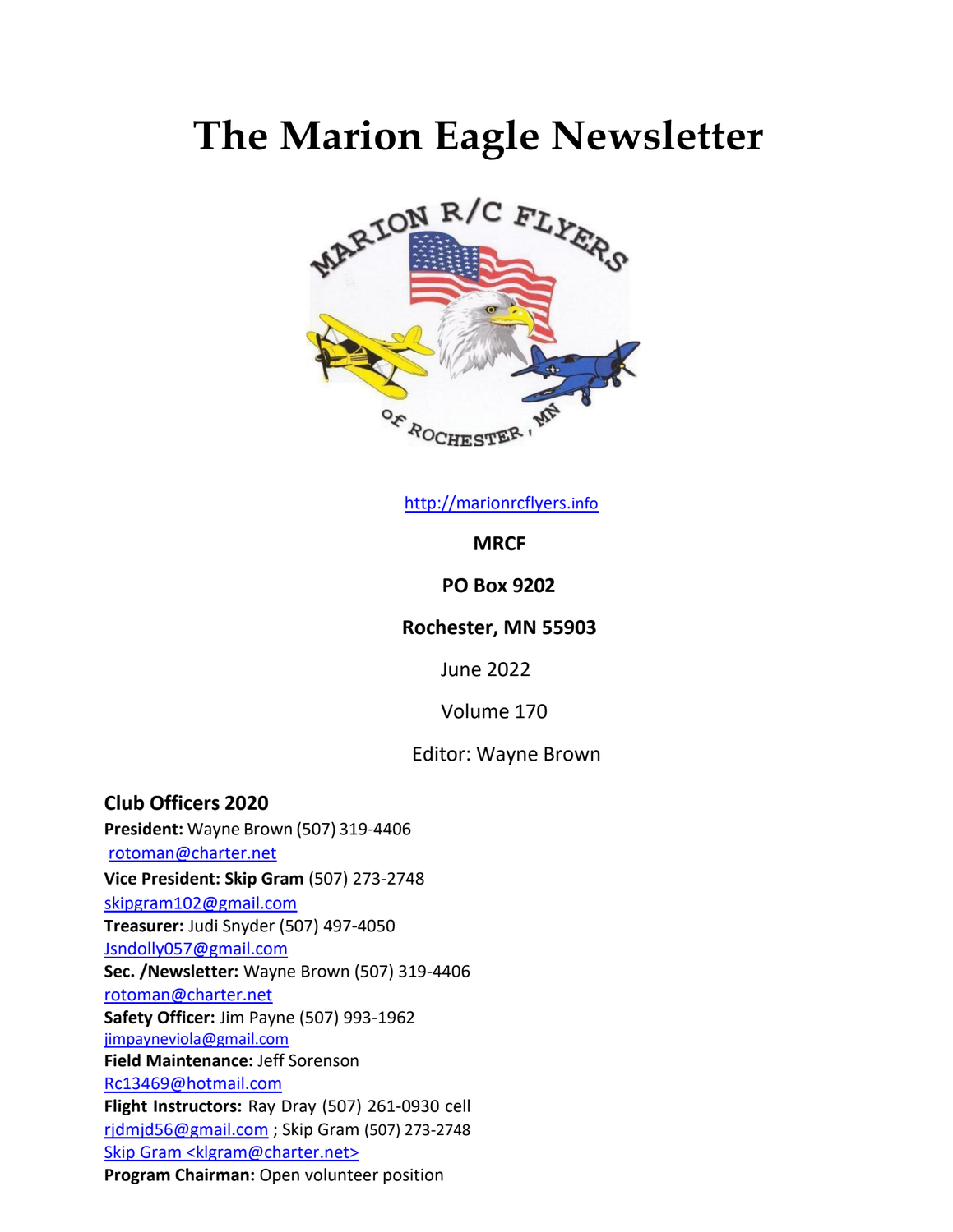**Club Dues accepted at the Club meetings or send your dues to:**

**Marion RC Flyers PO Box 9202 Rochester, Mn 55903**

**Adult Membership \$75.00 per year**

**Family (Spouse) Membership \$75.00 per year** 

**Student (19 years of age or under) \$1.00 per year** 

**No Initiation Fee for New Members**

**\*\*\*\*\*\*Summer Meeting Schedule\*\*\*\*\*\***

**We will meet at the club field starting May 11, 2022, at 7:00 pm on the second Wednesday of the month.... If it is raining, we will not meet for the club meeting.**

**May 11 th; June 8th; July 13th; August 10 th; September14; 2022 (depending on weather)**

## **Electric Indoor Flying at the National Guard Armory**

**Wednesday's starting at 9:00 am.**

Indoor flying is suspended at the Armory due to the COVID-19 pandemic. We will inform you when it is open for us to use.

## **Wayne's Corner….**

Our club meeting is this Wednesday June  $8<sup>th</sup>$  at 7 pm at the club field.

The club Fun Fly will be this coming Saturday June 11<sup>th</sup>. It is open to all who would like to attend. Dallas is cooking up his World-Famous pulled pork for sandwiches. Please feel free to bring a side dish/treats to share. We will need someone to volunteer to bring disposable plates/ plasticware/napkins and beverages to drink. The meal will be \$5:00 per person.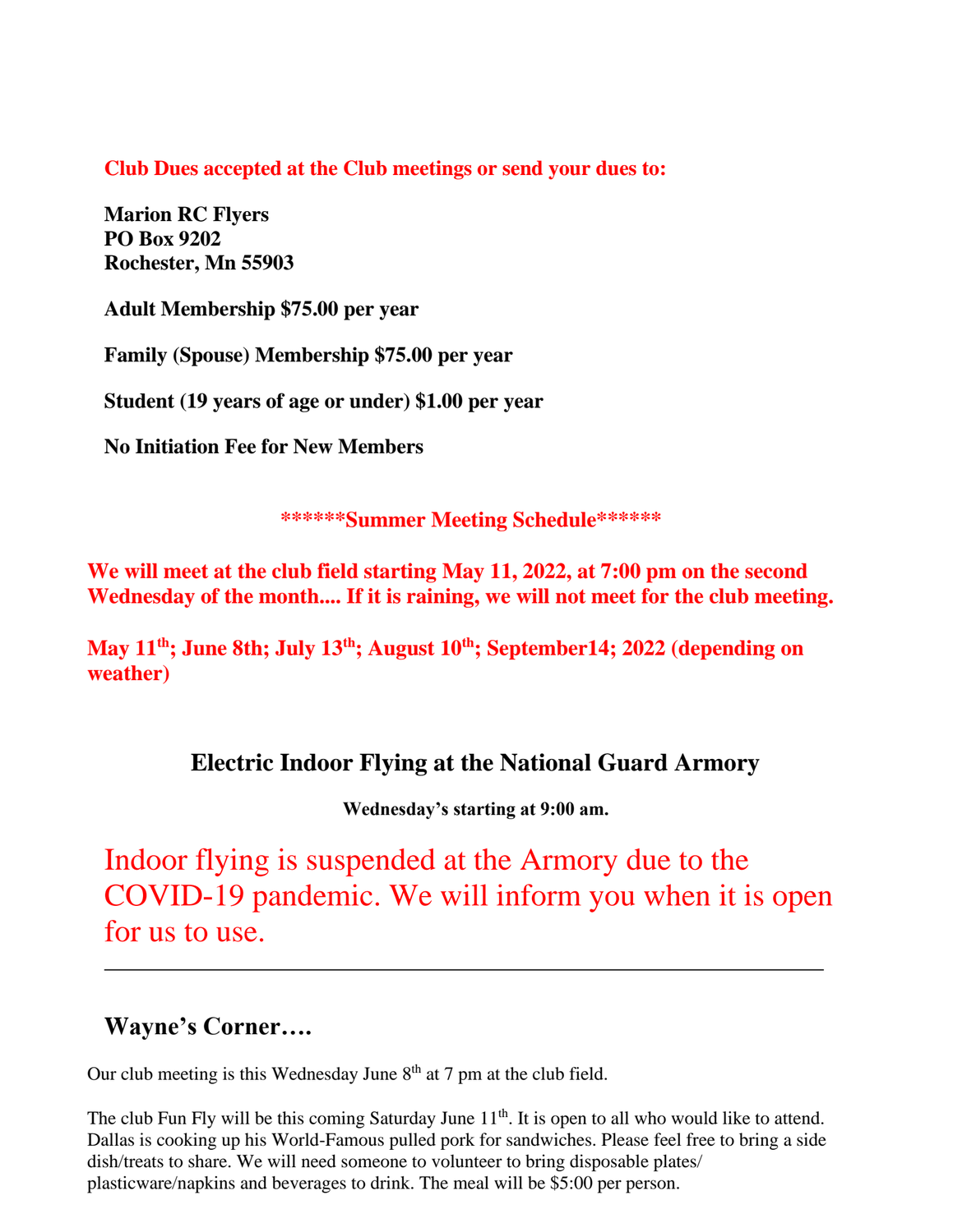COVID is still around with two new variants BA 4 and BA 5. These are highly infectious and spread easily. However, they are milder in fully vaccinated people, and it is like getting a bad flu. But it can affect you more if you have health issues. Masks are recommended but not required. Olmsted County infection rates are 58 per day. That is an average of 406 new cases per week.

One of our club members tested positive and was very ill with COVID. They have recovered for it.

Several of individuals on my email list are bouncing back as undeliverable. This usually means that they have changed their email carrier. If you know of anyone who have changed their email, please have them send me their new email address so I can update my lists.

## *MRCF Meeting Minutes*

Date: \_May 11, 2022

Call meeting to order: 7:00 pm

Officers present: Wayne B; Skip G; Judi S; Jim P

Total Attendance: 13

Treasurer's report: No report- Judi could not attend meeting.

Checking Savings Total

Old Business: None

New Business:

Discussed changing Port-Potty company to save money. We will report findings when available.

Discussed Fun Fly date schedules for June 11, 2022.

Collected dues from club members for the 2022 season. Judi will mailout cards.

Adjourn: 7:10 pm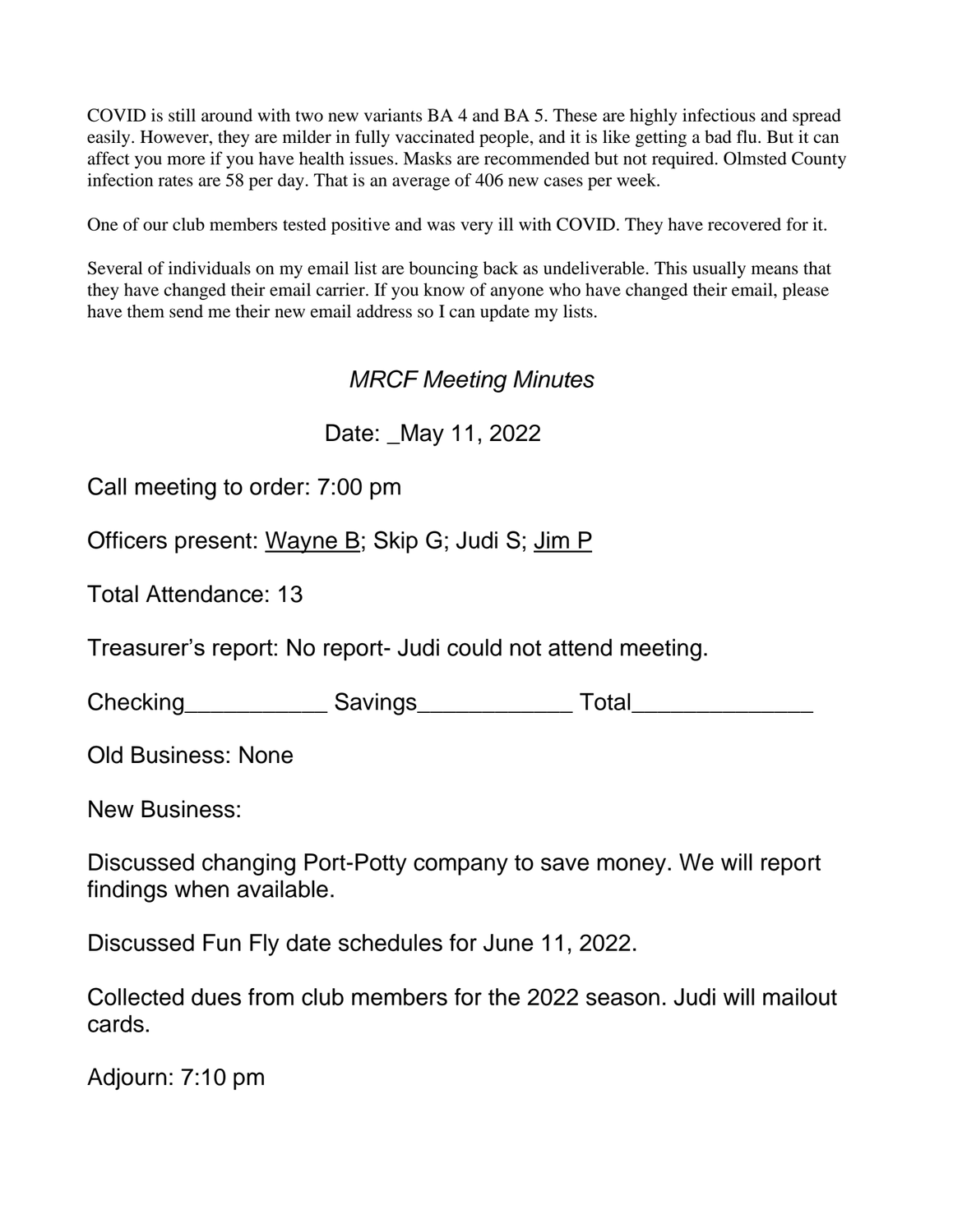## **The Student Flight Instruction Program will resume June 2022 weather permitting. We recommend students make reservations with the Flight Instructors.**

**Beginner's Night: Wednesday afternoons/evenings. Contact our qualified Flight Instructors for free flight instruction. It is recommended that you make an appointment with Ray Dray or Skip Gram for flight instruction.**

**Call Ray Dray at (cell) 261-0930 or (home) 775-6933.** 

#### **Call Skip Gram at (507) 273-2748**

#### **Student Flight Instruction Program**

Student flight instruction is provided free of charge during the flying season, June through September, by one of our qualified flight instructors.

- Please call Ray Dray at 261-0930 (cell) or 775-6933 (home) or Skip Gram at 273-2748 to set up an appointment for flight instruction. They can answer any questions you might have.
- You should read and understand the club rules that are posted online and [at the field. If you have](http://www.marionrcflyers.org/index.php?option=com_content&view=article&id=20&Itemid=16)  any questions have your instructor clarify them during the first flight lesson. [http://www.marionrcflyers.org/index.php?option=com\\_content&view=article&id=20&Itemid=16](http://www.marionrcflyers.org/index.php?option=com_content&view=article&id=20&Itemid=16)
- Please call our club instructor to make an appointment for flight training. This will assure that there will be somebody at the field to assist you.
- After completing your lessons, you will need to join the AMA and our club to be allowed to fly at our club field. Join the AMA at [https://www.modelaircraft.org/joinrenew.aspx. T](https://www.modelaircraft.org/joinrenew.aspx)o join our club, contact Wayne Brown at 319-4406. Our membership forms can be found in the New Pilot Info link to the left.

The available instructors are listed below:

| Instructor | <b>Phone Number</b> | Special Information  |
|------------|---------------------|----------------------|
| Ray Dray   | $ 261 - 0930$ cell  | Airplane Instruction |
|            | 775-6933 Home       |                      |
| Skip Gram  | 273-2748            | Airplane Instruction |

- If using your own airplane for flight lessons, you should make sure your radio equipment has been charged and the switches are in the off position before you arrive at the field. If you do not own your own airplane, you can use the club training aircraft at no charge to you.
- When you arrive at the field ask for your instructor. He will provide direction on where and how to set up the airplane for instruction.
- Pay attention to what your instructor has to say and show you. He will show you proper flying field procedures and etiquette. You can learn by observing how pilots set up and fly their aircraft.
- Relax and take your time. If you feel tired or worn out call it a day and schedule a lesson for another day. When learning to fly it may take more lessons than expected.
- When your instructor says you are ready you will complete a check flight, where you will be asked to do three takeoffs and landings, demonstrate the correct pattern and flying field etiquette. After